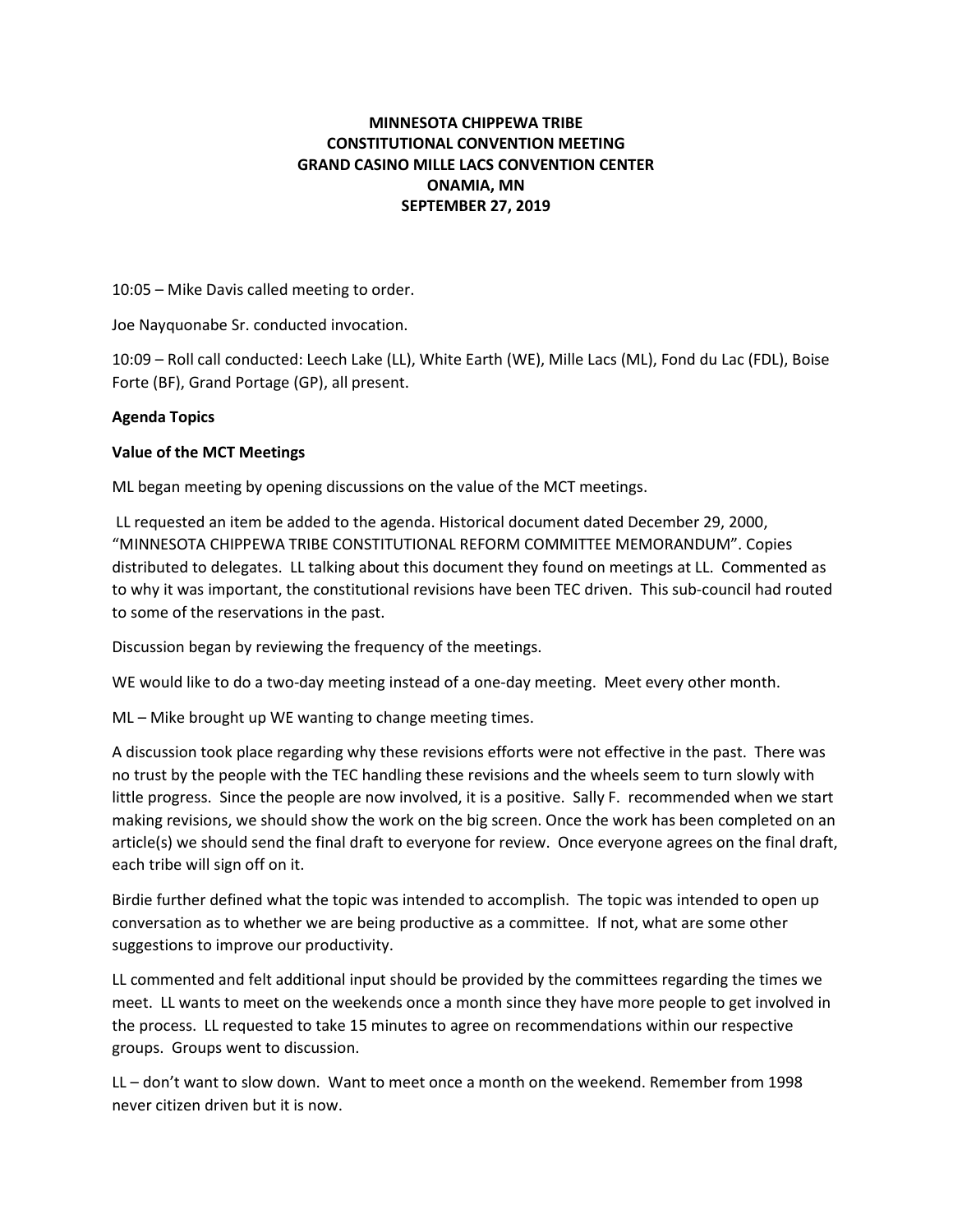WE – 2 days quarterly. Meet once a month and then one quarterly for a 2-day workshop.

ML – stick with a quarterly meeting 2 day. Not on the weekend.

FDL – quarterly two day and keeping once a month. Ok with the weekend.

BF – Third Friday every month. No weekends. Also ok with a two day quarterly during the week.

GP Getting agendas out as early as we can. Get them out two weeks before the meeting. Having one month off during the summer. To tend to family business and personal obligations. Meet every other month. GP recommended we have someone facilitate our meetings. Liked FDL's last meeting presentation. We are able to identify what we believe is important to include in the constitution. Why belabor (continue) to try to revise something we believe was wrong in the first place. Talked of our natural resources. Create something we think is important as opposed to continually try to re-write something that is wrong in the first place. Thanked FDL for their presentation.

BF enrollments are a Federal government action, not tribes. Secretary of Interior created blueprint of the constitution and we are hobbled by the SEC of Interior. That's the original idea of the government. How far can it go before the government who wants to eliminate us all together.

WE two-day meetings scheduled on Fridays and Saturdays. Please consider. Another conversation began concerning hotel reservations to attend these meetings. Want the tribal businesses to reduce room rates such as a tribal rate.

WE feels there will be a problem with meeting quarterly need to keep people informed.

LL believes if this is run by the people more apt to be successful vs. allowing government body leading.

LL. Set up a 2-day meeting next month and hash out what we are doing.

11:06 LL said a paid facilitator was shot down last time due to money. LL. Feel it was voted on and everyone said no. It will take away our authority. If we stop meeting once a month, we may fall off on meeting regularly. Doesn't understand why we are still talking about a facilitator.

FDL doesn't think we voted and didn't come to a consensus.

BF – Agree. Would like to stay with once a month every  $3^{rd}$  Friday.

Options were reviewed and it was determined by all committees to continue with meeting every third Friday of the month and also to conduct a 2-day meeting as part of our meeting schedule. No date was determined when to conduct the 2-day meeting.

### TEC Update

11:30 LL TEC was contacted - Gary Fraser and he agreed to have delegates attend meetings, the convention should decide how we want to address the motions at the TEC meetings concerning constitution revisions.

Phil Brodeen, TEC legal representative updated the committee on the TEC topics, October meeting needs a real clear message on the draft of the felony clause, more focus on the main issues like enrollments.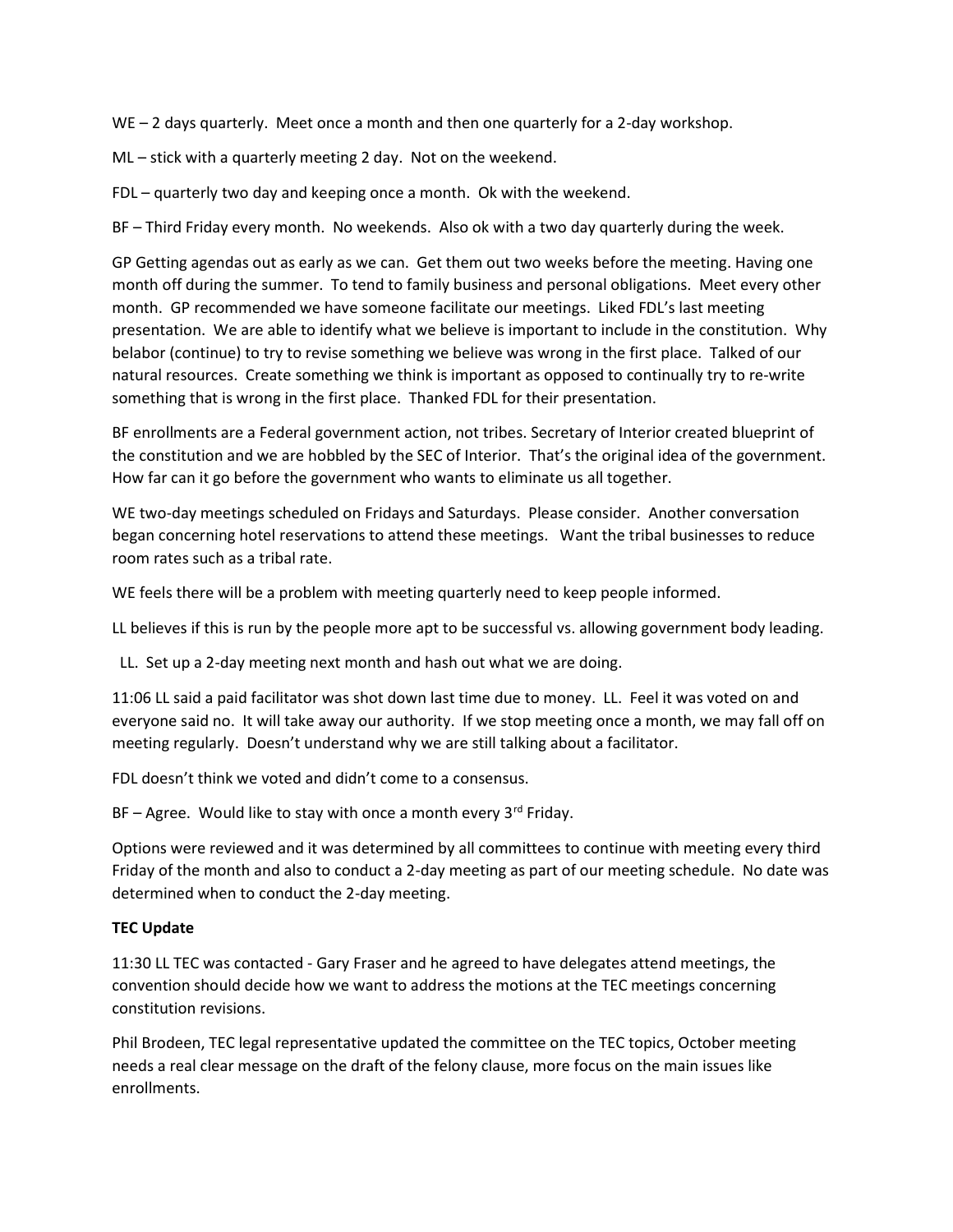TEC Representative responsibilities:

- 1. Reps to attend all regular and special TEC meetings.
- 2. Reps appointment is for four months with a start date of August 23, 2019.
- 3. All Reps have been identified.

TEC Representatives

- ML Maria Costello & Danielle Smith
- FDL Cheryl Edwards & Gerome Defoe
- WE Douglas Lee & Louis Johanson
- BF Millie Holmes & Stan Day
- LL Carrie Day Aspinwall & Frank Reese & Wally Sorbakken

GP – Larry Manthey & John Morrin

4. Reps are there to speak on behalf of the Delegate committee and a spokesperson will be identified.

(This comment was copied and added to this section which came from a later discussion) WE – Finance committee question, need help with expenses such as hotel, mileage. Can we create uniformity to hotel pricing? ML – hotels usually dictate this. Sidra – bring to TEC – they need to put pressure on the casino, at least band member rate.

Add above topic as #3 – to TEC meeting in October. All in agreement!

Questions – Are we assigning 2 Reps? No, one is primary and each tribe can assign an alternate.

Will there be an agenda? That is what we are working on right now.

Are the Reps speaking on behalf of the Delegate committee and not individual tribes? Yes.

LL – The TEC reps should meet before the  $30<sup>th</sup>$  and review what is going to be discussed. TEC Reps will meet the night before on the 29<sup>th</sup>.

Reps should be added to the agenda.  $LL - S.F.$  has already requested to be on agenda.

What are we going to address and present to the TEC?

"Let us do our work, we will set the timelines and draft the wording".

Finance committee also has a statement to present to the TEC. Reps will request a resolution identifying the TEC as fiscal agent for this organization. They will only take direction from Finance Committee and no indirect costs.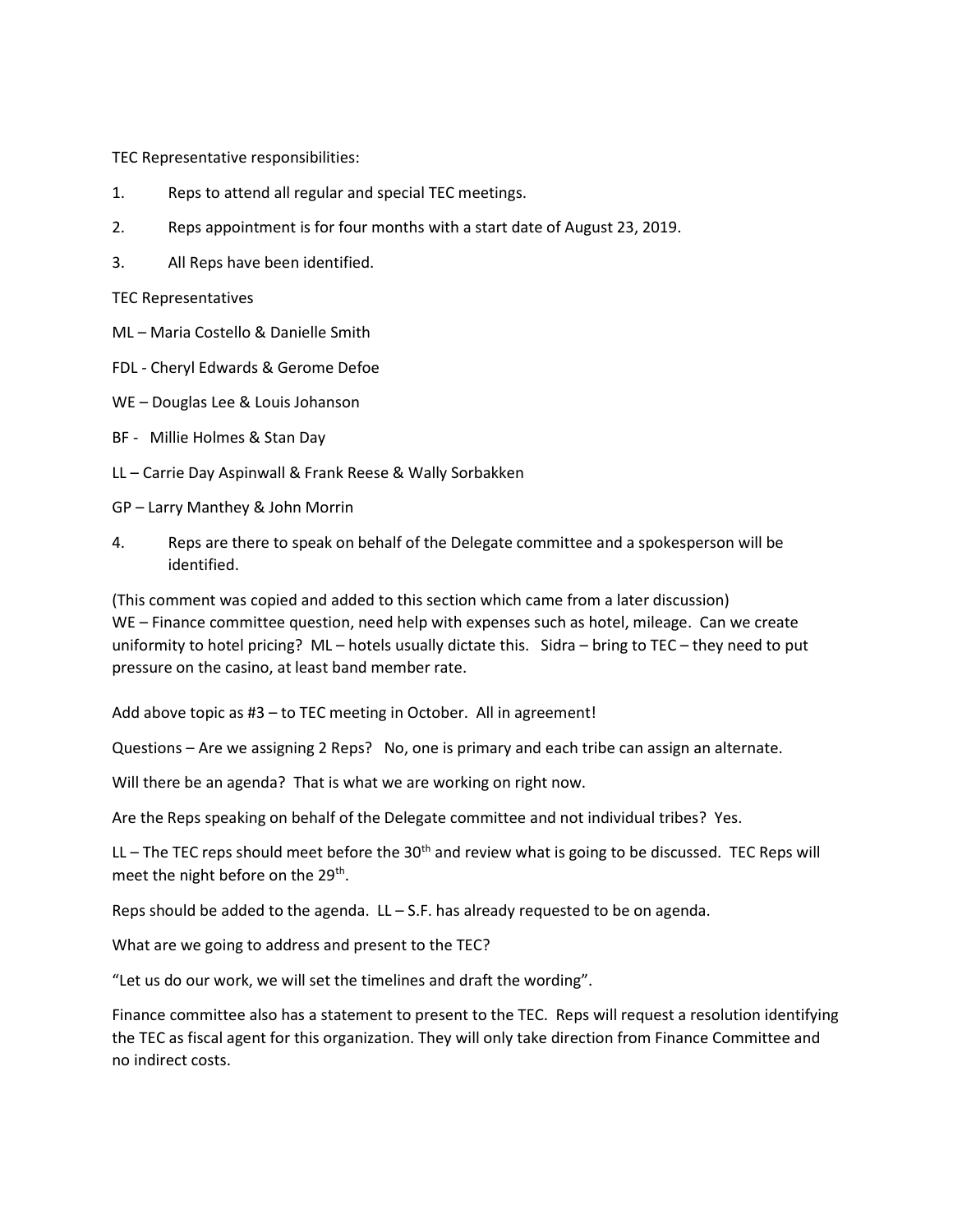Discussion about Blandin Grant opportunities. Each tribe has an opportunity to obtain funding from the Blandin Organization. If you have not utilized your grant, please request that funding is forwarded for the committees use.

ML stated they have already requested their grant.

WE - Blandin may consider a larger request collaboratively.

LL – stated an email was sent but did not receive a response.

BF – Any Finance sub-committee requests should be agreed upon by the entire committee before being presented to the TEC.

ML – 2020 Election – opportunity for survey distribution. Set survey deadline to distribute during election timeframe somewhere around April, communicate this to our communities, send out information out to communities, we also have opportunity for referendum on ballots as an option including enrollments, etc.

BF – Vote on Article 1 today, but our packet says options. As delegates, we took responsibility to bring forth recommendations. Enrollments are an issue! Elections, these issues need to be relayed out to our fellow citizens. As delegates, we need to understand our responsibility we should not wait on TEC. Urban member, my issues are different – as an enrolled member we need to move forward no matter what. We represent.

Marcy – GP – enrollment and felony issue. These were issues of last month…. We need to really consider putting items on a referendum. For instance, our election is affected by Duluth area and without social media. Felony issues in 1980s – we must consider the issues. We have tribal members who have are unable to run due to past history.

LL – 1998 Amendment – they failed as these items were behind closed doors. This needs to be a people driven process. Delegates need to move at our own pace.

We work at our pace regarding constitutional change, and we will inform TEC of our progress.

Vote LL – yes, ML – yes, GP – yes, WE – yes, GP – FDL - yes

BF – we cannot speak until we know our community "voice". Mille Lacs agrees with this, but in the effort to move things forward as a delegation we must vote. Surveys are a must.

LL – Agree with Marcy – if we move to referendum we have not successfully done enough in education.

LL – There have been 2 referendums, resulting in 4. If we do piece meal, we may encounter this again. So, let's wait.

ML – again reiteration – we cannot do anything without our community.

BF – We need some numbers here, before we think of survey.

WE – Voting for delegates for Cons. Convention – we are charged to make decisions and hence should not require our constituents' opinions.

WE – bring back to our tribes, and attain community voice and when we return next month.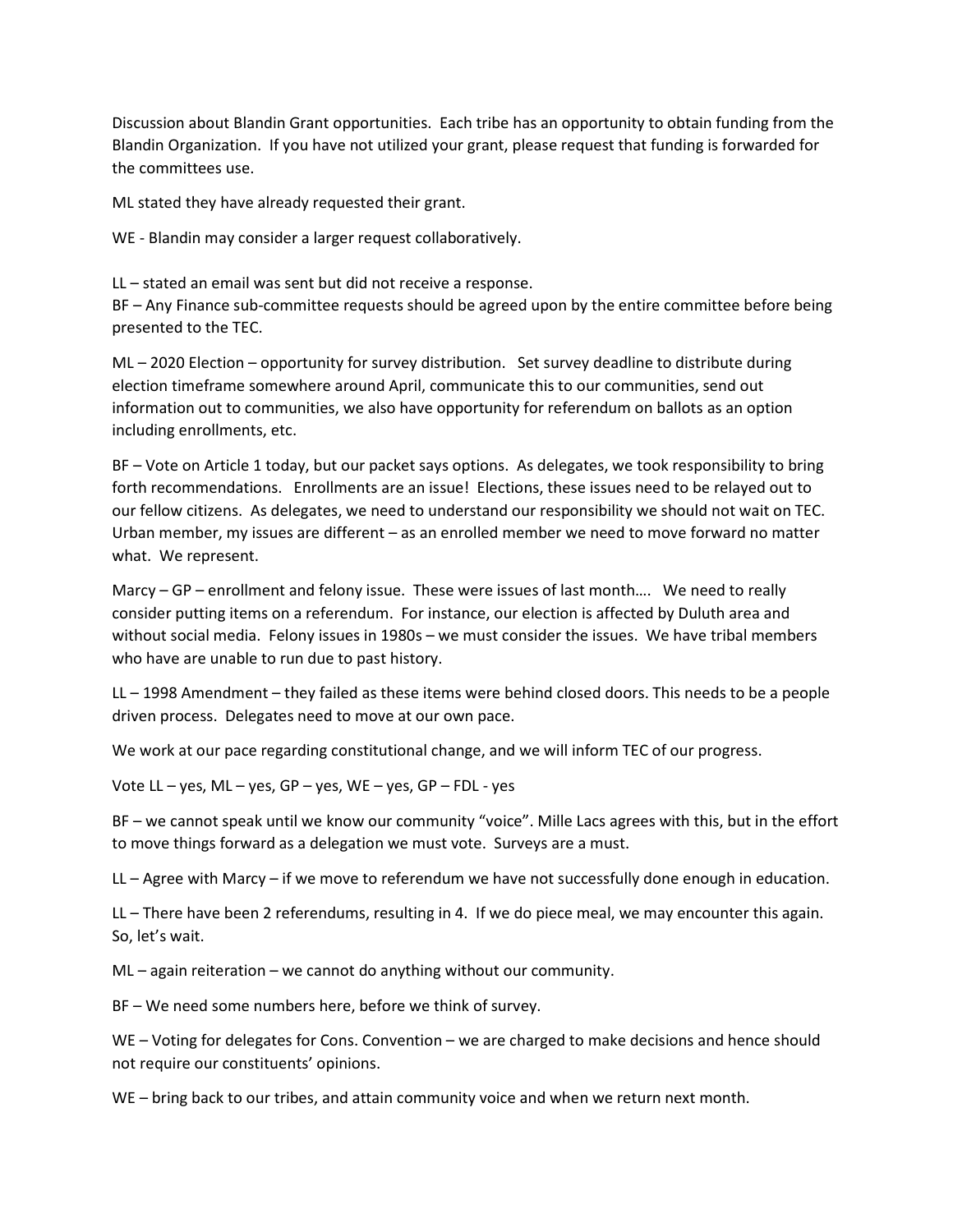TEC agendas, perhaps a written report can be submitted and follow will indicate timeline. Referendum are specific devices to the Constitution; surveys may not provide the applicable information. We have a high bar to move forward, and hence voter participation is another priority we must consider.

Clarification – enrollments, land issues, felony.

Break for lunch 12:04PM.

WE – Lou – previous comment made was an individual comment and not a committee comment concerning meeting schedule.

LL – TEC come to each reservation – with budget presentation on where  $\zeta$  is expensed. Stipends are provided to TEC members; we are constituents should have that information – transparency.

BF – let's be careful what we bring forward to TEC, stay on track. Comment is heard!

WE – MCT moneys \$60,000 is gone? Do we need to make a request to continue with operation costs for the delegates?

GP – MCT had control of funds, and \$2,500 was obligated for each host tribe. There have been other costs such as clerical, which brings us today Jane informed delegates that they would handle. TEC money may be considered inappropriate – its time to make change including financial responsibility of said groups.

LL – Request end of October – Finance Committee make a proposal

Facilitator: Let's move this to the finance area on the agenda.

### Finance Update

LL BIA request was mentioned previously that funding was an opportunity…. need to clarify. Accountability of \$60,000. LL did get a response; money was supposed to be obligated to TEC for blood quantum. Gary F reported in July, money to support each tribe when they host the monthly meetings. \$4,000 – was LL expense, paid by programs – as the pool of \$60,000 should go to delegates to do other things.

WE – An excel spreadsheet was presented to finance committee, not all the money is expensed.

Sidra, Finance Committee – cost of meetings are being covered or reimbursed back to tribes. This was intended to cover room rental, continental breakfast, and soup and salad – light lunch, only. To date: LL covered there, ML covered theirs in January, FDL paid August. Others have sought reimbursement. Printing costs, and other misc. has been spent to date.

Request should be made to TEC. Rumors should be brought forward and can be squelched if you forward to the finance committee.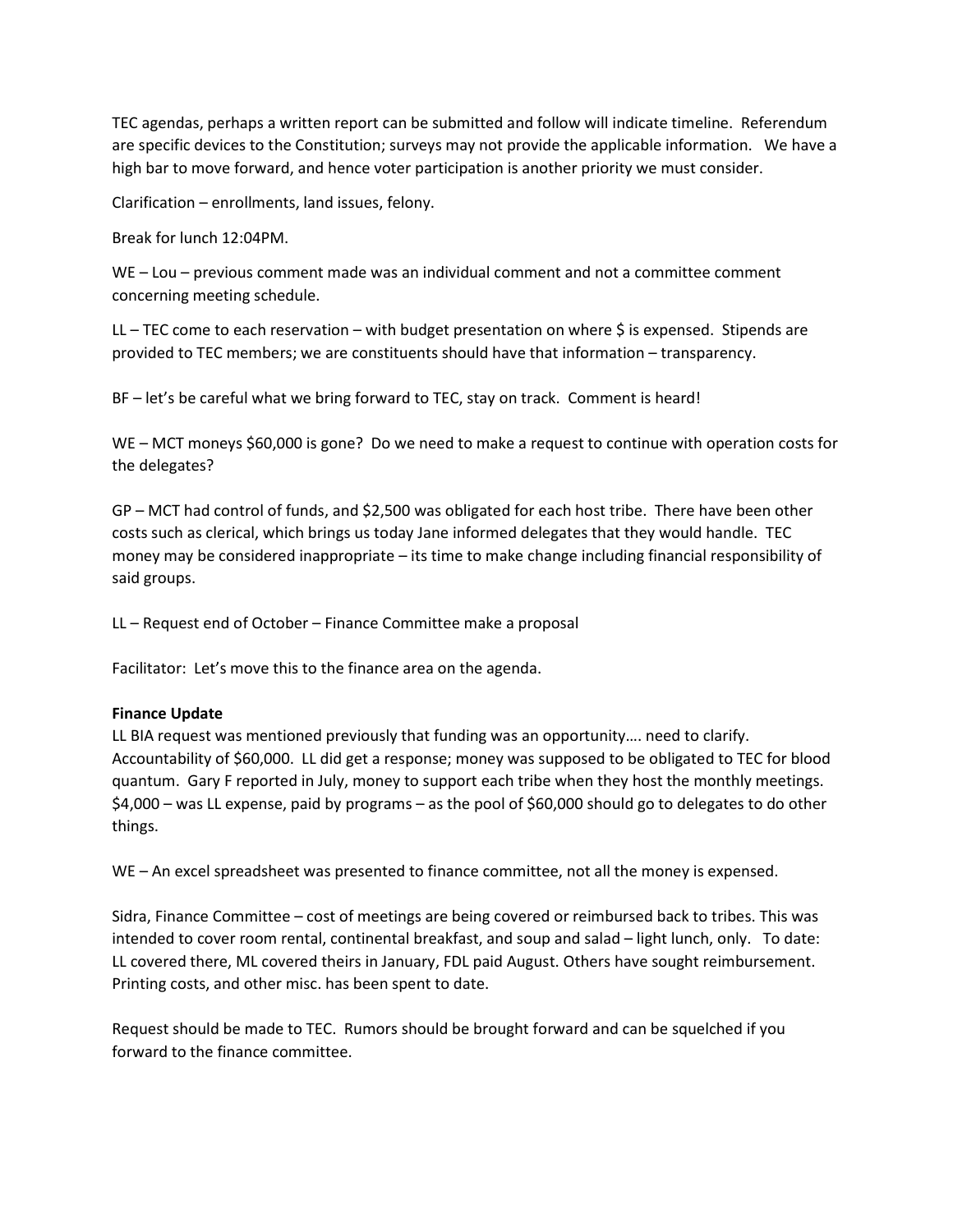BF – on record – agenda – Enrollments/Membership. Making official note, as can't stay for full meeting. Lineage should be included.

ML – Irene Benjamin stated has been to 3 meetings, and finance is still being talked about including the blood quantum issue. When are the delegates are going to start working on issues? I want to see change when I come here, 10 months later we haven't moved much.

LL – We are making movement. Much of our time has been spent coming together as a committee, there are many priorities and ideas from all tribes but we are moving forward. From finance committee don't want to ask TEC, would like to get funds from outside and manage our own money.

### Sub – Committee Updates - Education

ML – Birdie – subcommittee met this am. On each table, there is an education document to review. Basic recommendations on how education subcommittee could move forward.

Information sheet/highlights from our discussions – historical highlights, and list of recommendations was combined, provided another example from work being done with ML workbook Article II, \*\*any further actions were found via website. 1) Committee – recommends creating the timeline to begin reviewing and discussing articles for our meeting topics., take responsibility for creating the timeline; bring to next meeting and gain consensus on the order. These documents can then be tools for committees to share with your own communities. These can help everyone get and stay on the same page with a consistent message.

Any comments or suggestions at this point?

ML- This can clarify discussion and consistent information from our meetings.

BF – Round table discussion, on blood quantum. Then bring to vote.

Facilitator – Is the Education Committee the right group to determine or suggest the right articles for review, in the future months. Bringing highlights, send out prior  $-1$ -page info sheet.

LL – Education committee should be in charge of the highlights. But regarding agenda, involves full group.

BF – Education Committee – could be more effective as they are tasked. They create the targets; the large group can provide feedback – can happen in a timely manner (daily). If we break down and allow work groups to do their job, then it can be hammered out more quickly.

LL – Jason, education subcommittee is the right place.

WE – have subcommittee create timeline. Maybe create another subcommittee just for timeline.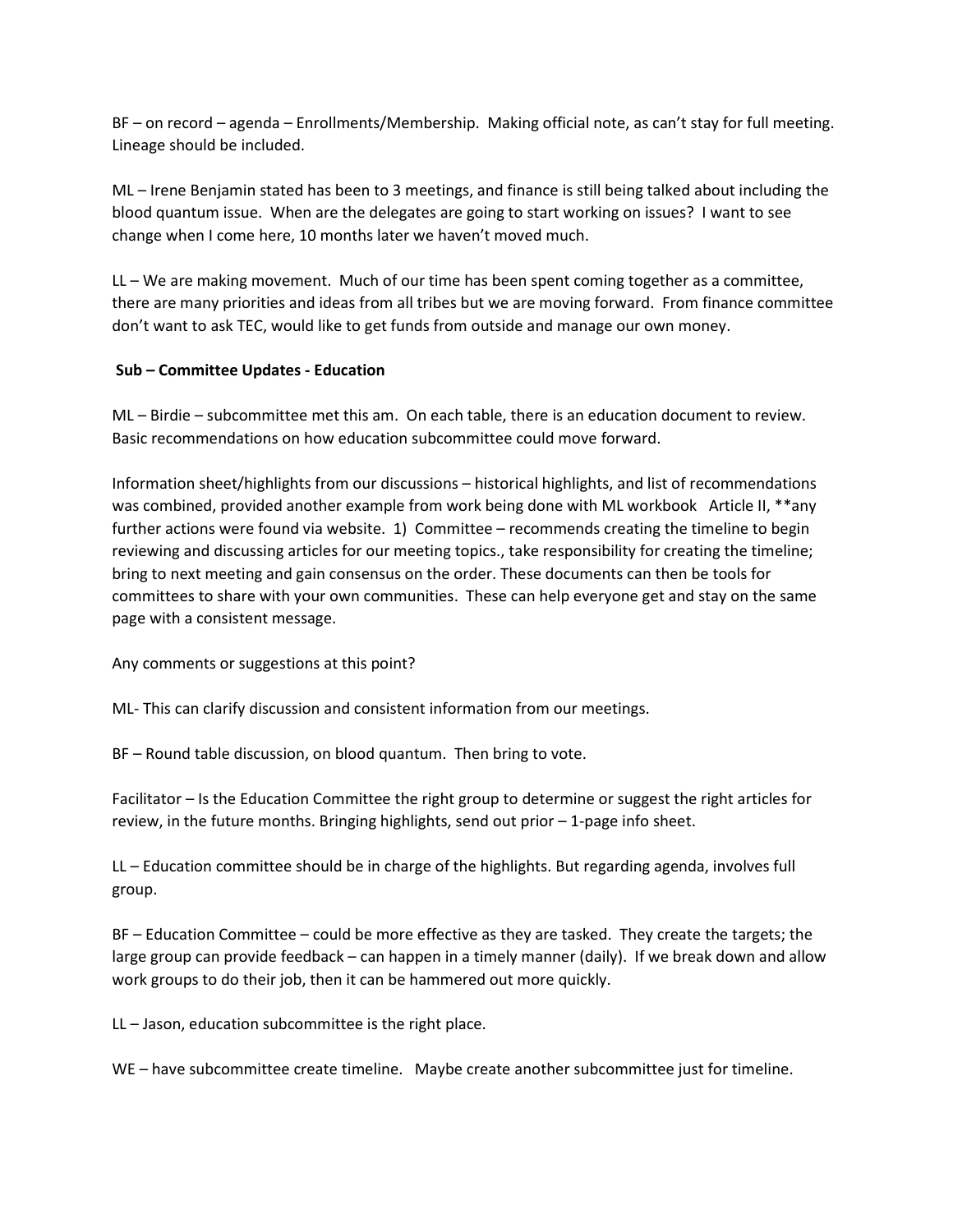FDL – agreement with subcommittee. They are tasked to do the framework – education committee – isn't it the education of the membership, and the process.

WE – Make a mountain out of a molehill, let the education committee move forward and we keep going. Treat this area as an update…not open door to hold up our business.

GP – Blood Quantum, research and stats on our bands – direct descendance – more information will allow us to make more informed decisions.

Facilitator – Education go forward - create a timeline including all 15 articles, they will become scheduled agenda items. In addition, highlights will be brought back to committee, then it will be shared with all bands. Goal of highlight sheet, tribal member to understand information and share.

FDL – yes, GP – yes, ML – yes, LL – yes, WE - yes,

#### Discussion turned to Article II - Membership

WE – Blood Quantum, effects government eligibility - future IHS, schooling/education, housing, regulations (hunting), etc.

WE – Re-write Constitution? Remember our community comments and input, most talked about blood quantum.

GP – Blood Quantum – native artist, enrolled member, doesn't mean you are Anishinaabe. Some claim their membership, relates to money reasons. Indian Arts and Craft Act – is an example, you have to be an enrolled member. If you falsify there could be consequences including fiscal.

Facilitator – Review document presented by the subcommittee and work to finalize?

BF – Blood quantum – bottom end there has to be a cut-off point. Must be empowered to say NO.

WE – 5-6 scenarios combined for Blood Quantum including lineal. Get these together and bring them back next month.

LL – Structural issue – regarding enrollments. Divergent needs, which will impact each community. Full constitution reform, 80's let each band define – their own criteria. If enrollment can't be agreed upon, should it be considered structurally – put back to band, or one standard that applies to all? For further debate.

ML – Stated we also need to eventually address the overriding questions: Do we stay together as MCT? Do we separate completely? Do we re-organize more like a confederation meaning stay under the MCT but create our own constitutions by tribe? Enrollments – nearly justifies separation.

FDL, Jason – Red Lake brought information last month. Proposal.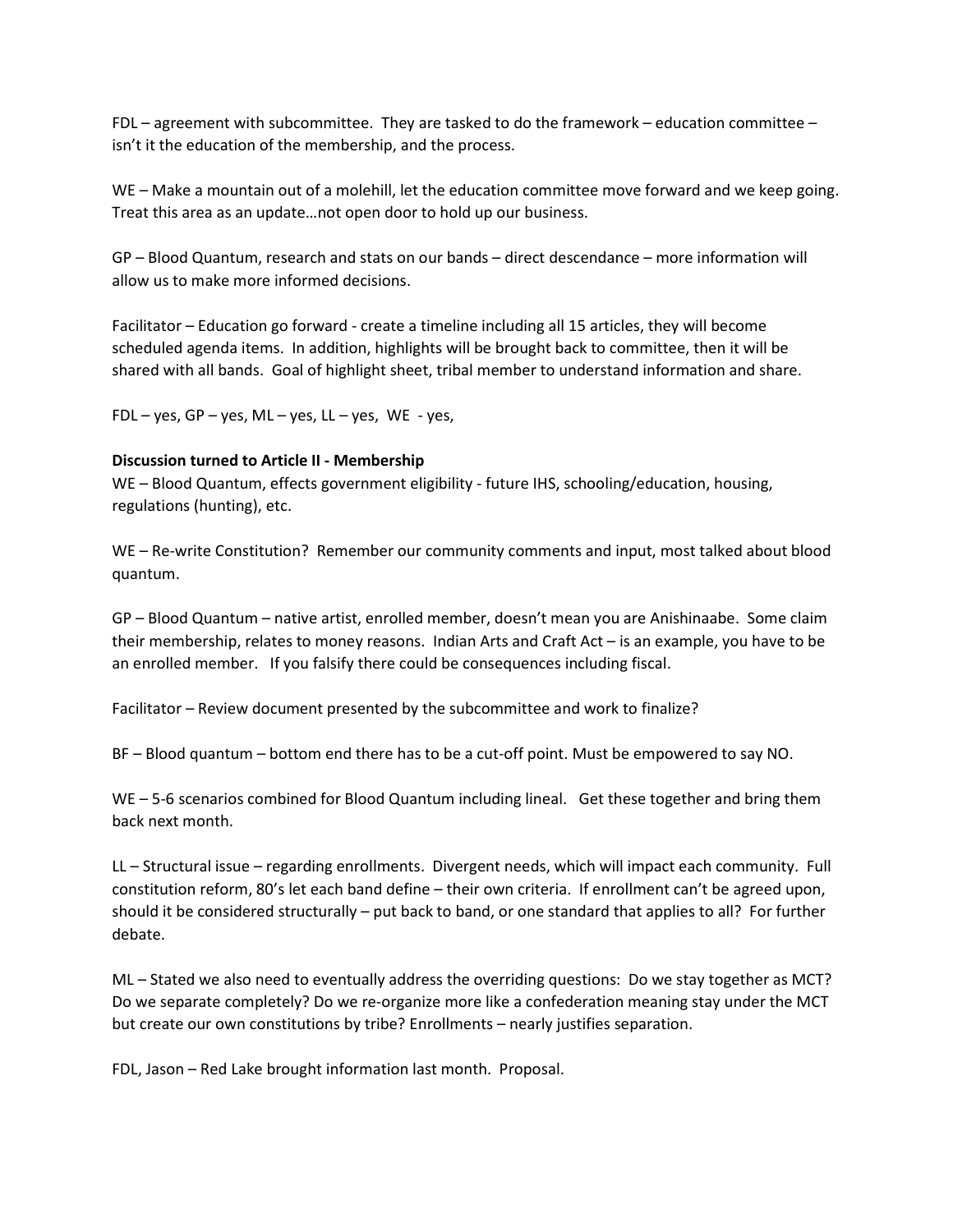ML – allows flexibility of each band. Each tribe has a priority and they may not be in the same order.

LL – MCT – new name. Looser government, considering some of these issues may have affected history. Benefits when combined 50,000 which can be monetary. Successor name.

WE – Enrollments, infrastructure or process – survey, back for review from membership.

 $WE - RBC$ 

BF – Numbers will explode. How far will this reach? Citizens and Naturalization testing – we should be spiritual, and cultural.

BF – Enrolment – options, infrastructure, options, surveys – Survey for each topic? \$20,000 is the cost for each survey. This is beyond our financial efforts.

ML – How do we proceed? Stay the path, separate – do we write on our own there are topics that we are never going to agree on. We need to look at our numbers – on our own, or consensus?

GP – MCT – we are a government. GP Indians, become a federally recognized tribe. Tribe had to inherit government processes. Business Committee model, was set up at the beginning. We need to reform from where we are.

LL – Enrollment – who a tribe decides to enroll is a tribe's strength under sovereignty. This group, we can view ourselves, as new legislators – we are representatives. What powers and parameters do we have?

LL – What is stronger? Self-interest, and economic changes may hinder our movement. Resilience – we are still hear after genocide generations. We are here, and we will remain. We may move slow, but we are remembering who we are. We are leaders here, and share with family and community members. The current 40 people, can represent a much larger group. We are making decisions for our great grandchildren – we reach out much more than the 40 here – more like 4000. I have faith, we speak with one mind, one heart, one tongue we will always be here.

WE – Colonial government. We should come up with our own government – not colonization or European?

WE – Core strength, if we break up, we will not be as strong. Minnesota Chippewa Tribe – could be referenced as a tie to Minnesota.

BF – too early to discuss that we break from MCT. We need to talk to our membership first. May be beneficial to continue our discussion in terms of bullet points and by each band. Disband issue – too early.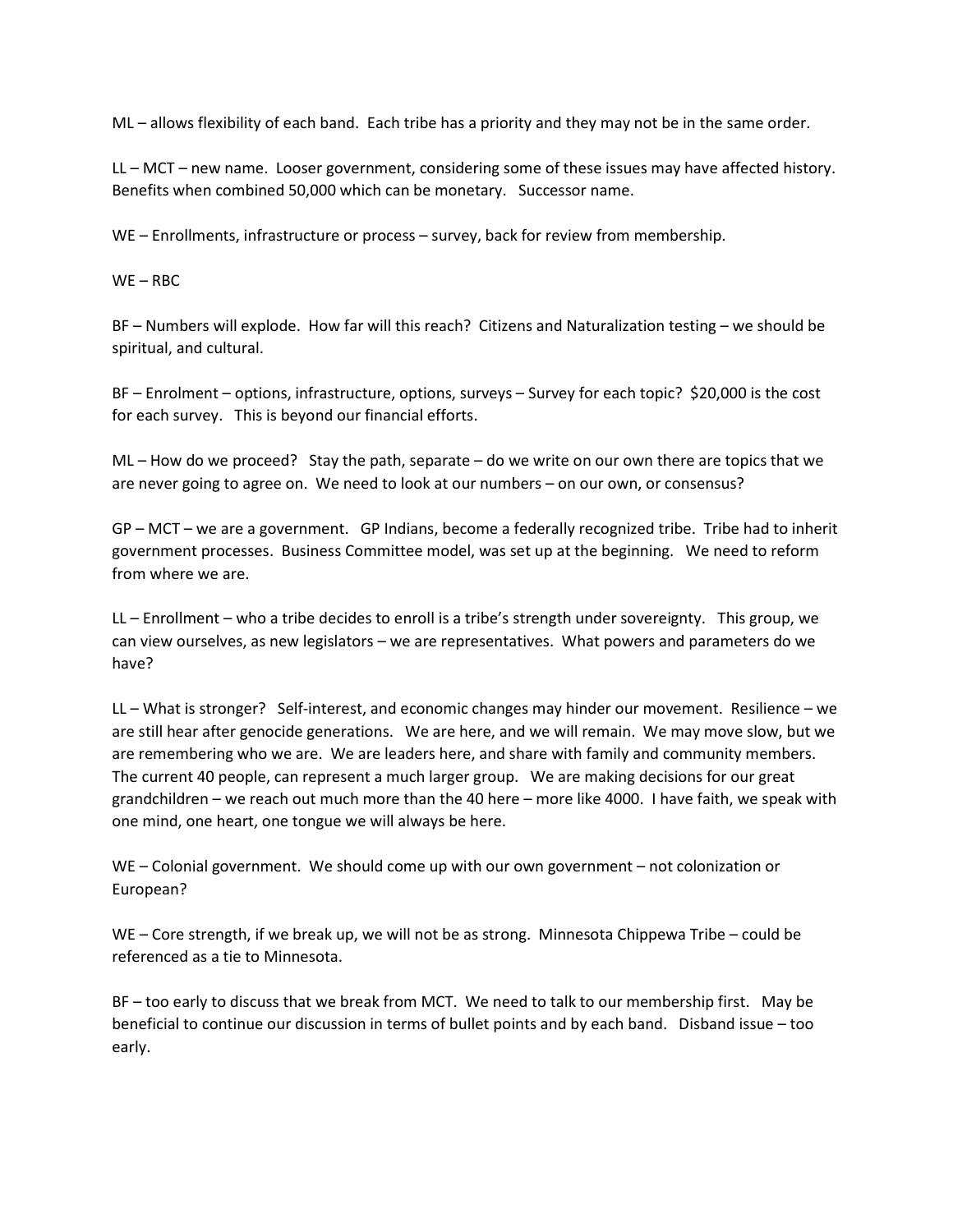BF – go back to the old way. Respect! Centuries later when we tied ourselves to government, we have constrained ourselves.

ML – monthly 1-day meeting remains on a Friday – as defined. Quarterly meetings, Friday and Saturday – ceremonies tie us to culture.

FDL – Jason – Decisions on blood quantum – there is opportunity to always go back. Change is needed today.

LL – Agenda review. Lineal descent and recognizing where they want to be recognized or identify with; which tribe. Appeal process – there should be a general counsel Our diversity is known. Nelson Act we lost all our trees, resources for LL are vital.

Tara K – lineal descent how will your programs be impacted. Sally – our IHS has provided some data and thus numbers. This group, can keep things like health care at our forefront. This is the group that will move things forward

LL – Jason - We feel confident how we, Leech Lake, would like to move forward. Sally – community is behind us and we are determined to make change soon. One suggestion was to write Article II to allow each tribe the opportunity to determine their own membership requirements.

GP – personal impact, money or programs – Government IHS – remember this is western medicine.

Facilitator – Break time 2:45pm.

Back to order 3:05pm

Committee – Articles?

LL – we were and continue to be focused on providing educational resources to our communities.

ML – roles of delegates to provide information/education. We won't have answer.

LL – Structural reference – we again want to understand where we are at.

WE – Would like to see LL proposal and bring to our communities, and get some input. I would appreciate any proposals from any other bands, to utilize.

Facilitator – Article II – end.

Tara – what are we doing with our conversations? ML – all different levels, so we envision as an education piece. LL – go ahead, we recognize we are slower. We would like to know others "options" and hence the highlight page. When asked to make decisions, we cannot as we don't have "solidly" from our members. Our voice….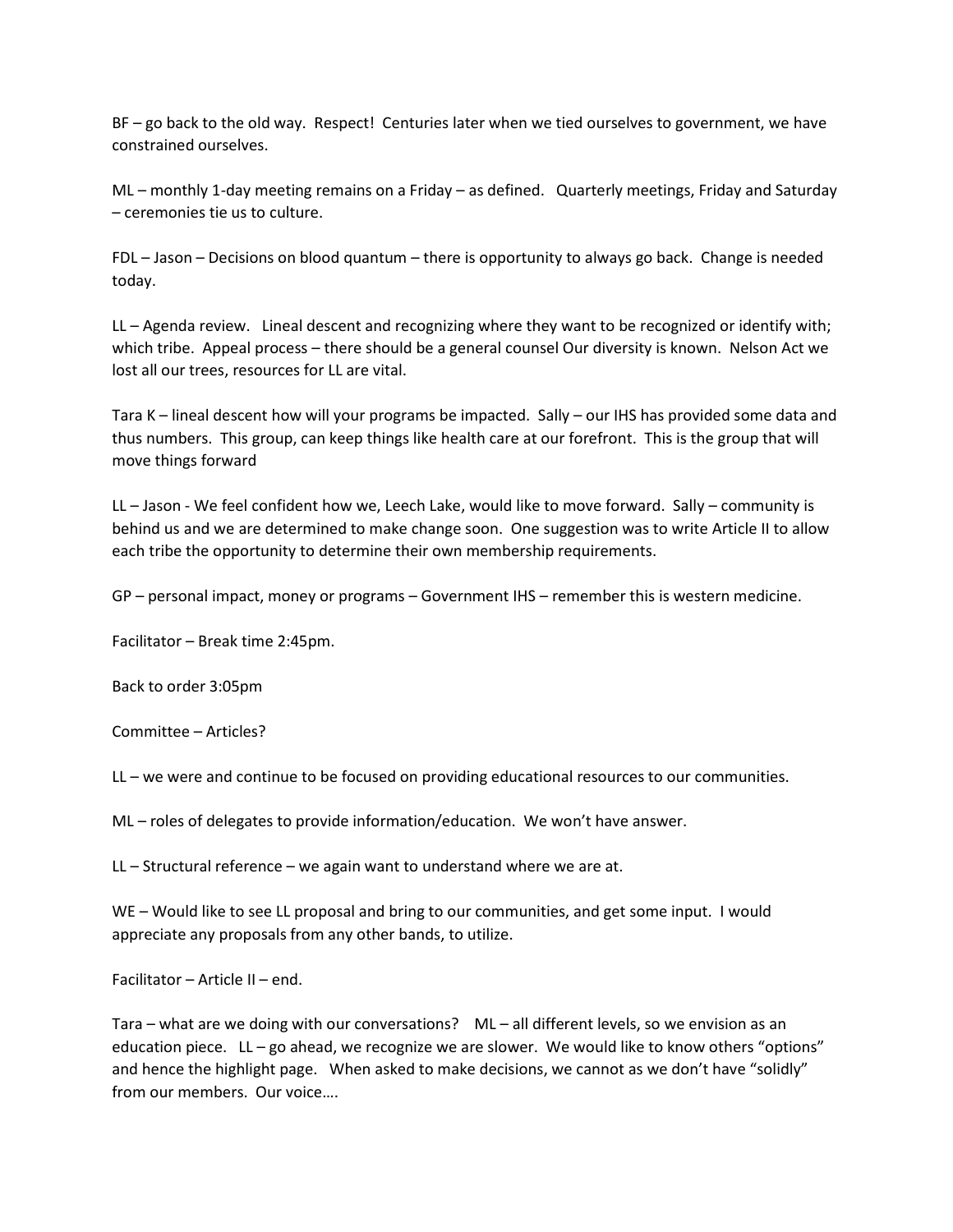LL- We have current constitution; there is no enforcement mechanism. TEC level – we see they make a choice on items to discuss. Sometimes ties to personal agendas. Uncomfortable with being told, feel better if there was a general council – where a member can appeal to. No offense – intended. Moratorium on enrollment example – previous Secretary/Treasurer from Mille Lacs Band. Ties to Mille Lacs, how can moratorium be so long standing? Treaty issues, like Big Sandy – may be hidden issues. The right to appeal, there is no resolution. Final decision sits with TEC, sometimes rubber stamping is inappropriate. So, membership issue – still no appeal, protect current membership with no future possibilities. Identifies with Leech Lake – a vote yes is not …

WE – Can't make vote on membership, go out to your communities – ask for an answer in a month? Can't you bring a proposal in front of the people, to vote on?

ML – we cannot make decision we are delegates, not a representative. We do not follow RBC; we need to include community band members at every issue.

LL – position of LL, proposal Article II – lineal descent. This should go on a secretarial election we are using current community input and what the delegates must do. This is a process it is not the final proposal.

WE – none of us have the authority to vote on behalf of membership. Again, this is a process to bring forth "what we are hearing" and then getting confirmation.

ML – we are behind. We will get to the proposal phase. This could equate to 2 to 3 months.

WE – Proposal agreed upon from a combined delegation, each tribe can go back and get information.

GP – Meeting at LL, majority should move our business. Survey sub committee started 6 months ago; we are finalizing by October 11, 2019. We will send it out, this will be the groundwork around the enrollment issues. Personal comment – pro linear. Overall this is a very difficult issue, we should move forward like the separation of power.

FDL – Tara – Proposal does not include what the overall impact will be. Need to have full answers before we educate and ask for their input. We need to do our jobs successfully.

BF – If we do the proposal, aren't we missing the Education piece. Putting the horse in front of the cart, we are not following the process to stay on task.

Facilitator – are we done discussing Article II? Do we need to continue enrollments issue – move to unfinished business? Note – LL is ready.

LL – continue at next meeting, WE – take back to our communities and ask them what they feel and what more information or questions do they have and bring back here? Then let's discuss. Even here